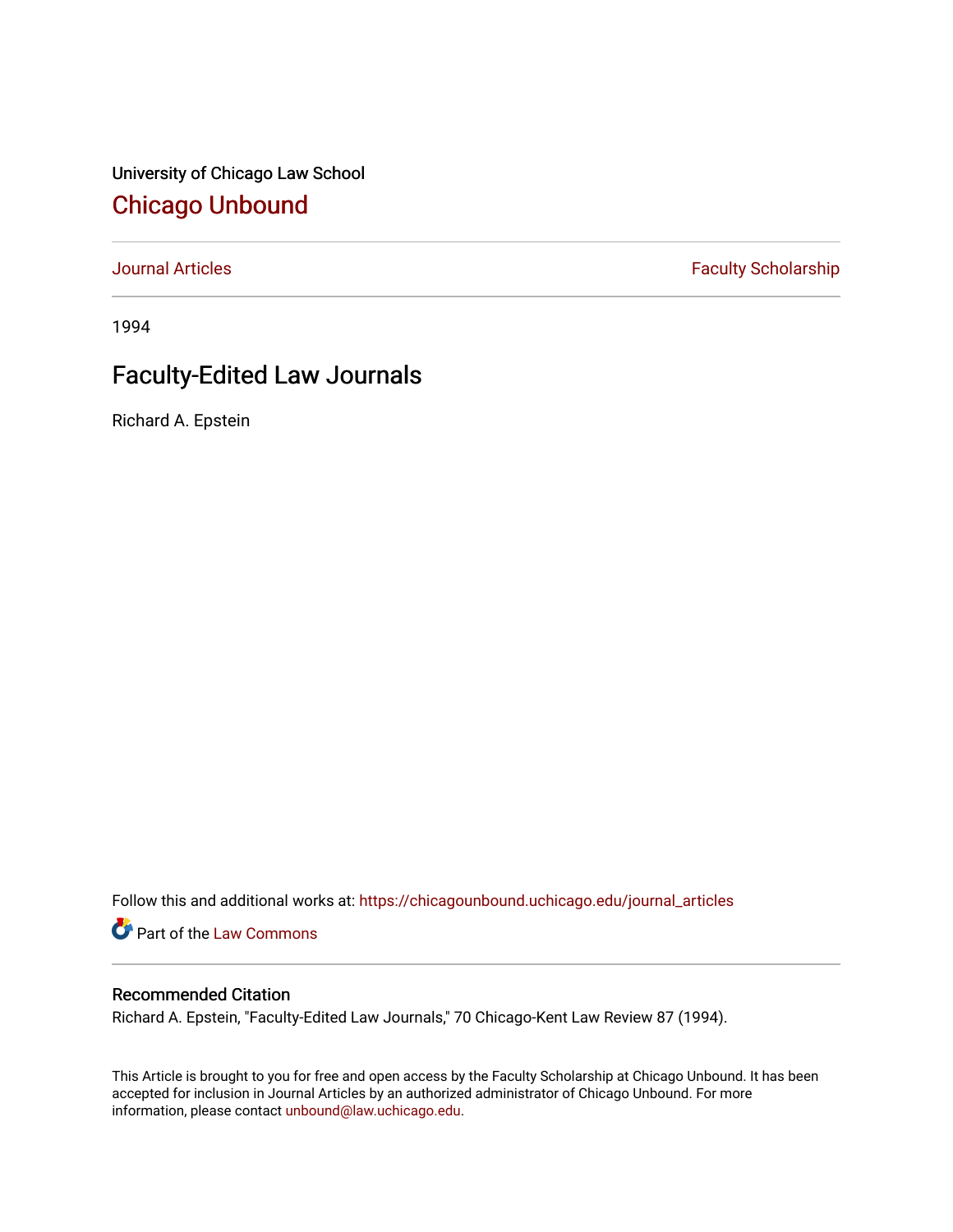## FACULTY-EDITED LAW JOURNALS

## RICHARD A. EPSTEIN\*

The great majority of legal work is published in student-run law reviews, and any discussion of the oft-troubled, sometimes-harmonious, relationships between faculty authors and their student editors can easily fill additional law review volumes with stories to make faculty (and some student?) hairs stand on end. **I** have a broad repertoire of such stories: some of these place students in a favorable, indeed heroic light; others relegate them to the lower circles of Dante's Inferno. But my experiences are hardly atypical for faculty authors who have taken several turns around the track. **My** more distinctive role is that of a faculty editor of a journal that publishes no student work. I edited (mostly alone) *The Journal of Legal Studies* from the end of **1981** to the middle of **1990.** Since that time I have taken a position as a junior editor of *The Journal of Law and Economics. The Journal of Legal Studies* publishes a mix of legal and nonlegal authors. Economics is the dominant coin of its realm and many of its authors have law degrees as well as Ph.Ds in economics. *The Journal of Law and Economics* publishes articles drawn from the same two urns, and concentrates heavily on economics articles, often with a heavily empirical and quantitative bent. I will not touch on my qualifications, or lack thereof, for this higher office.

On many occasions I have found reason to reflect on the differences between faculty-run and student-run journals. These are many, and perhaps, even profound, and they stem, I believe, from one basic problem with student editors that no course of instruction will ever be able to cure. Student editors-ever zealous and often knowledgeable-come to their positions with one or two years of legal education under their belts. Their selection is not perfectly random, but nonetheless has a high degree of variance. Sending an article into an unidentified student editor therefore is a little bit like buying a pig in a poke. Some of them will be future professors and even colleagues.

**<sup>\*</sup>** James Parker Hall Distinguished Service Professor of Law, The University of Chicago. These comments are an expanded version of some unguarded remarks that I made to the section on law reviews at the American Association of Law Schools Conference held in Orlando, Florida in January 1994. My thanks to James Lindgren for pushing me to write up my remarks.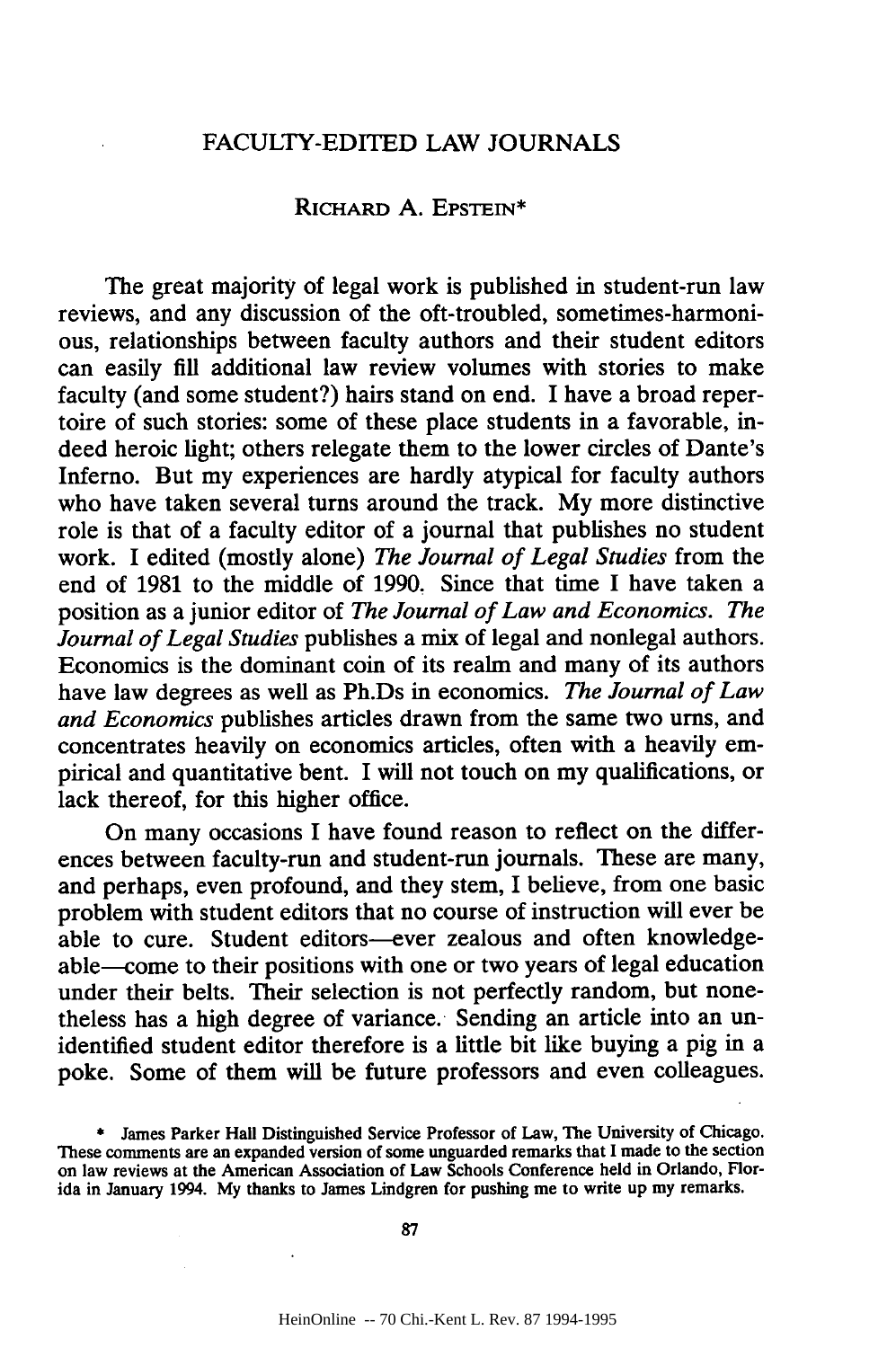Dan Kahan, who edited my Harvard Foreword,<sup>1</sup> is a colleague of mine at the University of Chicago Law School. But at the other extreme I have received editing so poor, and prose so deathless, that I have offered the Law Review an ultimatum between starting over or having me pull the piece, only to be greeted with words of thanks from worried student co-editors who feared that I might meekly submit to the changes made. Needless to say, between these two extremes, I have observed virtually every level of editorial competence.

In general, however, my impression of student editors is that they do a good and conscientious job. They are diligent, often to a fault on footnotes, and they catch the elementary grammatical mistakes that I continue to make. But their work is hampered by limitations that stem from their inexperience in dealing with substantive issues. Frequently student editors feel insecure about the subject matter of an article. Since they cannot comment intelligently about the structure of the argument, the possible lines of counterattack, and the interpretation given to primary sources, they often overdose in making sure that books are cited in large and small caps, all the while missing major substantive difficulties that could, and should, be corrected. And if their obsessive tendencies dominate their level of wisdom, hours of strenuous labor can translate a witty sentence into a tired one, and a sprightly metaphor into tedious, if literal, prose.

Even the domain of student journals has shown some intelligent institutional response to the obsessive qualities of law reviews. The proliferation of student journals, especially of the "Law & Policy" variety, has eased some of the pressure by reducing the footnote apparatus and allowing you to cite to the Sherman Act by name without its full citation and a solemn explanation that it pertains to matters of antitrust. And I must say that I am quite receptive to the idea of publishing short papers with a single theme, stripped of the footnotes that so often speak to excessive diligence instead of new understanding.

But the difficulties with student-run journals explain why a niche has opened up for faculty-run journals, both as competitors and complements. The University of Chicago has, for example, four facultyrun journals and three student-run journals that have learned to coexist even as they seek to obtain articles from the same nucleus of faculty members. The faculty journals survive because their editors

**<sup>1.</sup>** Richard **A.** Epstein, *The Supreme Court, 1987 Term-Foreword: Unconstitutional Conditions, State Power, and the Limits of Consent,* 102 HARv. L. REv. 4 (1988). Much of that Foreword survives in my extended book length treatment of the same subject. *See RICIARD* A. EPSTEIN, BARGAINING WITH THE STATE (1993).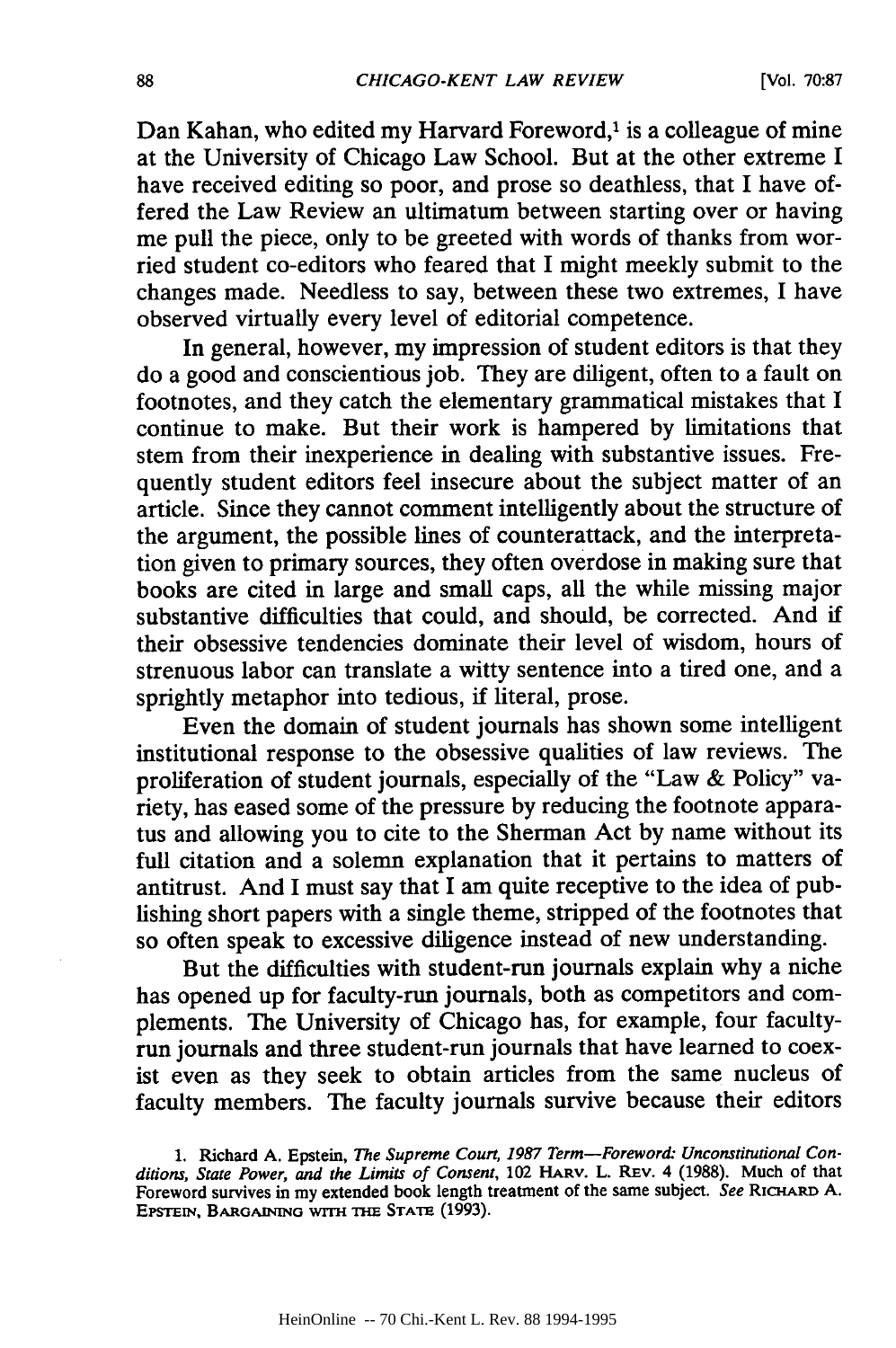can supply something that student editors cannot. Let me indicate what those missing ingredients are. In the first place, with faculty-run journals there is no struggle for control of text. Rarely (make that only once, and under atypical circumstances that do not bear recounting) have I entered into a noncooperative arrangement with an author. If I sense that an author and I will not get along-whether because of differences in temperament or in intellectual orientation-I will not accept an article.

Happily, however, that problem almost never arises because the faculty authors who submit articles to faculty journals have already been around the track as well, and they know the presuppositions and biases that I bring to my work. Relying on their commendable sense of self-interest, they will shy away from me if they see that incompatible intellectual styles could frustrate their own work. The reputation that one acquires, both as an editor and a scholar, exerts a useful sorting effect on the pieces that are submitted for review. The articles are well matched to the editor, and this immediately reduces the travail in readying them for publication.

The advantages of a faculty-run journal do not end with this matching function. In addition, the level of experience on all sides means that each editorial engagement is not a voyage into the unknown. One early decision is whether to send the paper out to a referee. I must say that early on-here on the sage advice of my colleague Phil Kurland, then editor of the *Supreme Court Review-I* decided that it was not necessary to consult a referee before disposing all submitted papers. Instead, when I read a paper that I really liked, I just accepted it by mail. My own view is that articles that have some real wit about them should be accepted even if they are wrong in some particulars.

To give but one example-by name, no less-George Priest and Benjamin Klein submitted a paper called *The Selection of Disputes for Litigation.2* The article dealt with the ways in which disputes were selected for litigation. The authors noted, correctly, that the suits that went furthest through the system were not a random subset of the cases originally filed. The easy cases either way were settled, because even under the American system for cost, it does not pay to litigate a (near) hopeless case. As the cases progressed further through the system, the odds tended to even up. The selection process took place

2. George L. Priest & Benjamin Klein, *The Selection of Disputes for Litigation,* 13 J. **LEGAL STUD.** 1 (1984).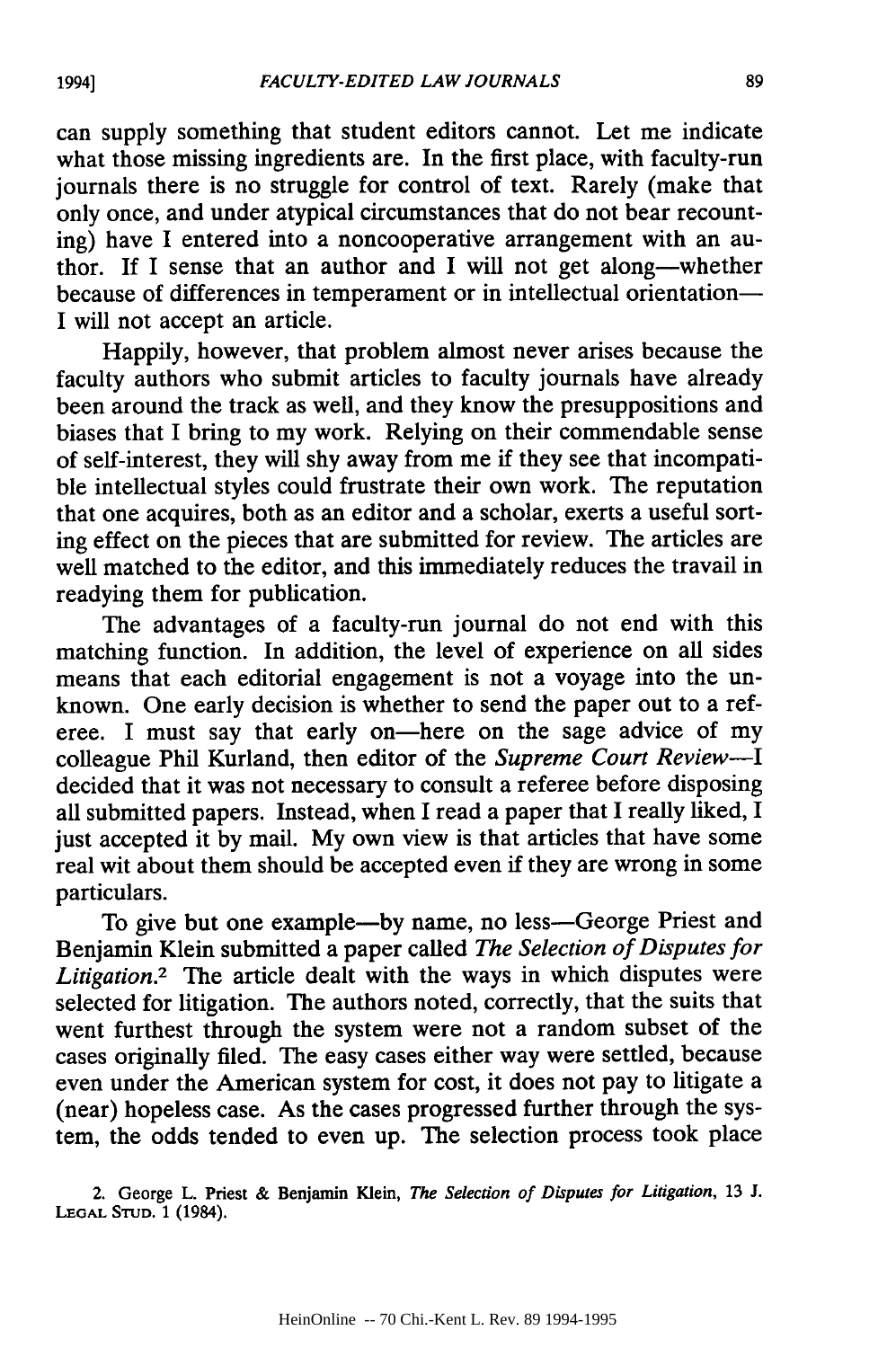regardless of the choice of legal rule, be it wise or stupid. The mere fact that one could show that appellate decisions sometimes favored plaintiffs and sometimes favored defendants did not show that the system was fair or sensible. It only showed that the lawyers for both sides knew how to respond in a rational fashion to the incentives created by the dominant legal rules. In the end, appellate decisions will always tend to split about evenly, except in those periods when the law is in rapid transition when parties are likely to find it difficult to calculate correctly the odds of winning or losing. The task was to find what factors influenced the choice of cases for settlement and the terms on which settlement took place, an inquiry that has given rise to a number of insightful papers in the decade since the Priest/Klein paper was published.

But the paper also contained a stronger assumption, which was that when the stakes were symmetrical for the parties, the likelihood for plaintiff's success in cases where liability was in issue was exactly 50 percent. The intuition behind the point is that cases go to litigation most often when uncertainty is greatest and (to embellish on Priest and Klein) that point comes when the product of the likelihood of defeat for both parties is the greatest. Notwithstanding these simple intuitions, Priest and Klein supplied a defective formal proof for the 50 percent hypothesis, as they cheerfully acknowledged when the reviews came in. To make matters worse, some variables in the selection process cut against their views of the 50 percent solution: does it make a difference that the plaintiff is the first-mover? Is that an advantage or disadvantage or just a fact of life? But I decided to accept the paper and to reject the mathematical appendix because the article was so rich in ideas that it would prompt lots of responses, and sooner or later one would decide just how the selection process worked in different litigation settings. And it did initiate just that sort of literature.

In general therefore, my practice was to take the papers I liked, reject the ones I did not, and to ask for referees' opinions on those on which I could not quite make up my mind. My simple test was this: would a favorable referee's report, within the realm of reason, make me accept a paper that I would otherwise reject?; and would an unfavorable referee's report, within the range of reason, make me reject a paper I would otherwise accept? The first part of this task is not heroic: lots of faculty journals reject papers without referees, if only to economize on costs. But the opposite tack of taking papers without a referee's report is a bit bolder, and perhaps a bit more foolhardy.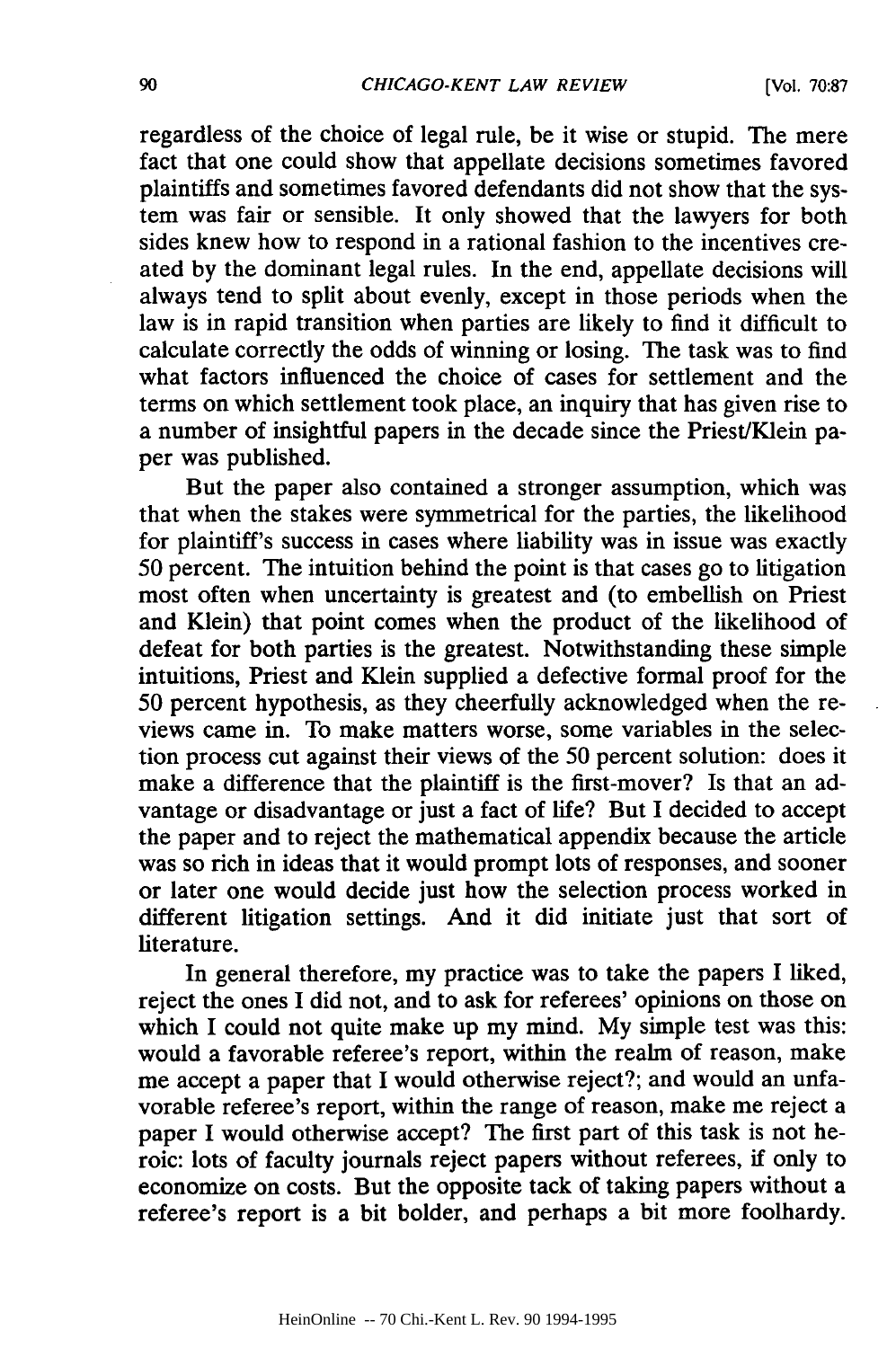Nonetheless, some of the most influential papers I had the privilege of publishing, I accepted on my own judgment. I would then move the paper immediately toward publication, talking its ideas over with others so as to help the author. I don't think that student editors have this kind of confidence in their own judgment. Speed on the uptake is an advantage that authors come to appreciate.

Students do not have as good an entry into the referee network; nor can they be as skilled in using it. Students find it hard to determine whom to ask, or how to value their opinions. Faculty members may be reluctant to say negative things about an author because they fear that a large student staff will be unable to keep the negative statements in confidence, so that unflattering statements will be revealed to the original author, and perhaps misinterpreted to boot. As a faculty editor with a track record it is easier to find the proper referee, and easier to coax that referee into giving a candid evaluation of the paper and usually some useful suggestions for reform. But a good referee's report is often better than a vote of student editors, who 8-5 decide to accept one paper and reject a second, which might well be better but less fashionable or trendy. (As an aside, the redundancy of student journals does offer one safeguard: it is highly unlikely that any meritorious article will not get published somewhere.)

The advantages of experience carry over to nurturing the article along the path to publication. The faculty editor has a certain legitimacy, and corrections and suggestions are taken, I have found, with seriousness by authors because they think that they can profit by listening to criticisms proffered by faculty editors and their cadre of referees. In some cases, I think that it is important to think about repackaging the paper that is submitted. I can recall several instances where I accepted a half or a third of the submission because it seemed best that a strong point not be lost in a longer paper that contained other material of somewhat lesser interest. In one case I can recall that I told a pair of authors who had submitted two distinct papers, that I would fold one-third of the second paper into two-thirds of the first and publish a slimmed down version of the combined paper, which turned out to be far stronger and more coherent than either of the longer papers standing alone. Even when merger or divestiture is not recommended, a faculty editor can do things that most student editors would not attempt. It is often critical to make sure that the sections of a paper are in the right order, or that new sections be added to fill gaps in the argument, or that certain portions be rewritten to respond to anticipated difficulties. Faculty editors can suggest or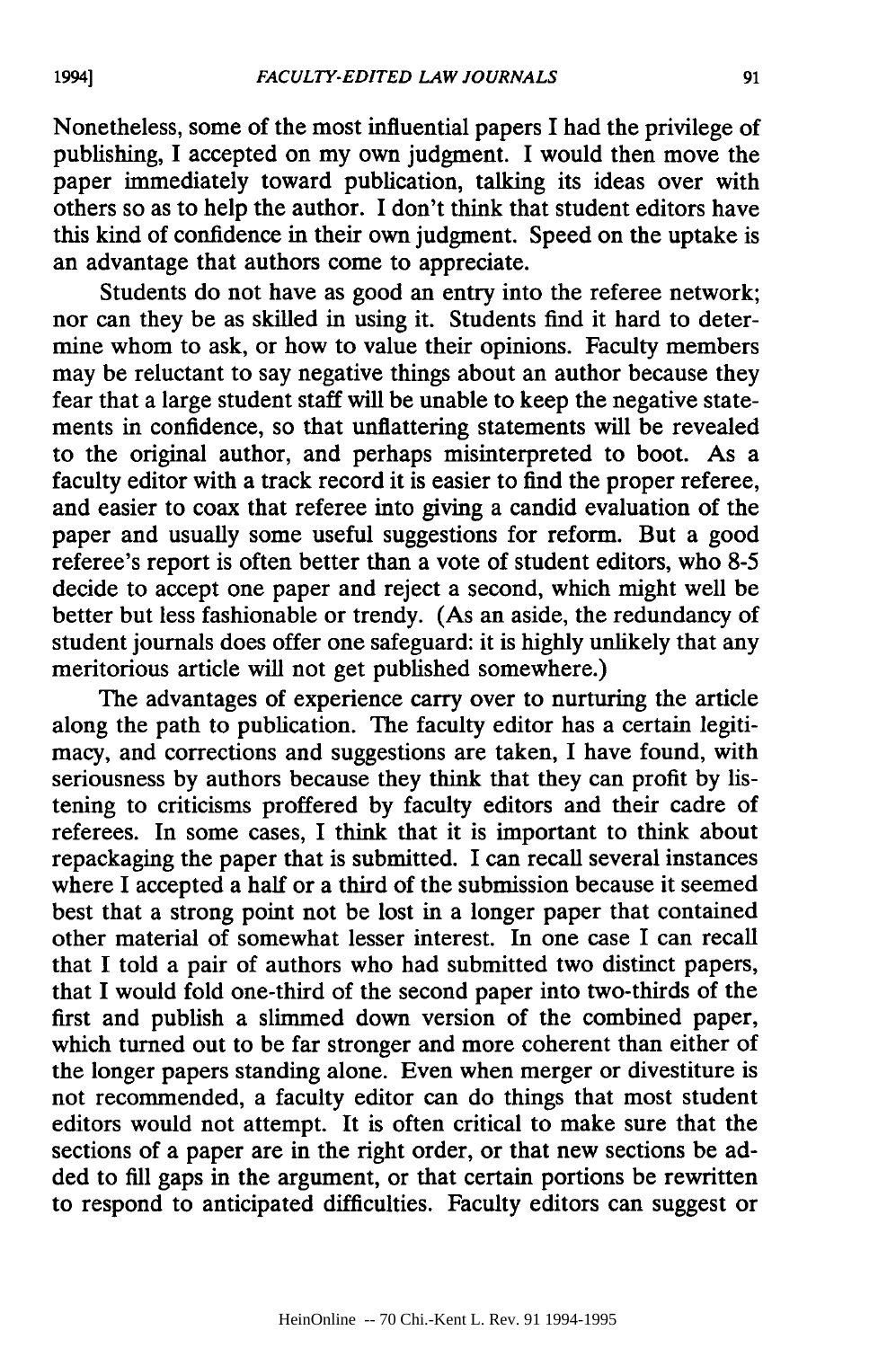perform radical surgery and live to tell about the event. Student editors usually cannot.

Once you have gotten past the questions of structure and packaging, is it time to start with a line edit of the paper? I think that the answer is often no, especially with faculty authors. In most, but not all, cases it is useful to sit down and to write a three or four, or even ten page letter to the author which sets out the strong and weak points of the paper and indicates where the author has to do more work to clarify the paper before line editing can begin. Usually authors know the field better than an editor, so that a suggestion will often prod them into improving their own work by quantum leaps, which no line edit can achieve. Most authors do not have to be told that these comments should be taken into account. It is their paper, and if they think they will profit, they do the extra work and do it in the right spirit so that they make a product better than they had previously made. It is often clear that these advances come in unanticipated ways. Lots of times the author comes back with arguments designed to show that I am wrong, and makes arguments that seem well-nigh overpowering. Fine, is my attitude. Incorporate them into the article. Indeed in many cases I tell authors that I wish that their articles were written with the clarity and passion of their letters to me defending their original position, or expressing some disagreement with my misplaced criticism. And in one form or another, the letter becomes part of the article. I am quite happy to publish articles with which I disagree. The point of an editor is to get the dialogue going, not to win all disputes with authors by TKO.

Once the substantive discussion is completed, it comes time for the line edit. The obvious question is—what kind of edit? There is no uniform rule to handle this problem. I have published careful papers without changing more than a word or two of the manuscript. In reading some papers, I have said to myself, I would not write this paper this way if it were my paper, but then I realize that the important task of editing a journal is to preserve the distinctive craggy voice of each author for the benefit of readers who quickly tire of homogenized articles written in standard corporate style. It is not a question of who is the better stylist. The point is that individuality has to shine through, and that one of the pleasures in reading a journal is to hear the cadence of familiar authors as you read their prose. Editing should highlight individual styles, not wipe them out. I don't think that the aspiration of a journal should be to imitate the recent volumes of the *United States Reports* where too many opinions read as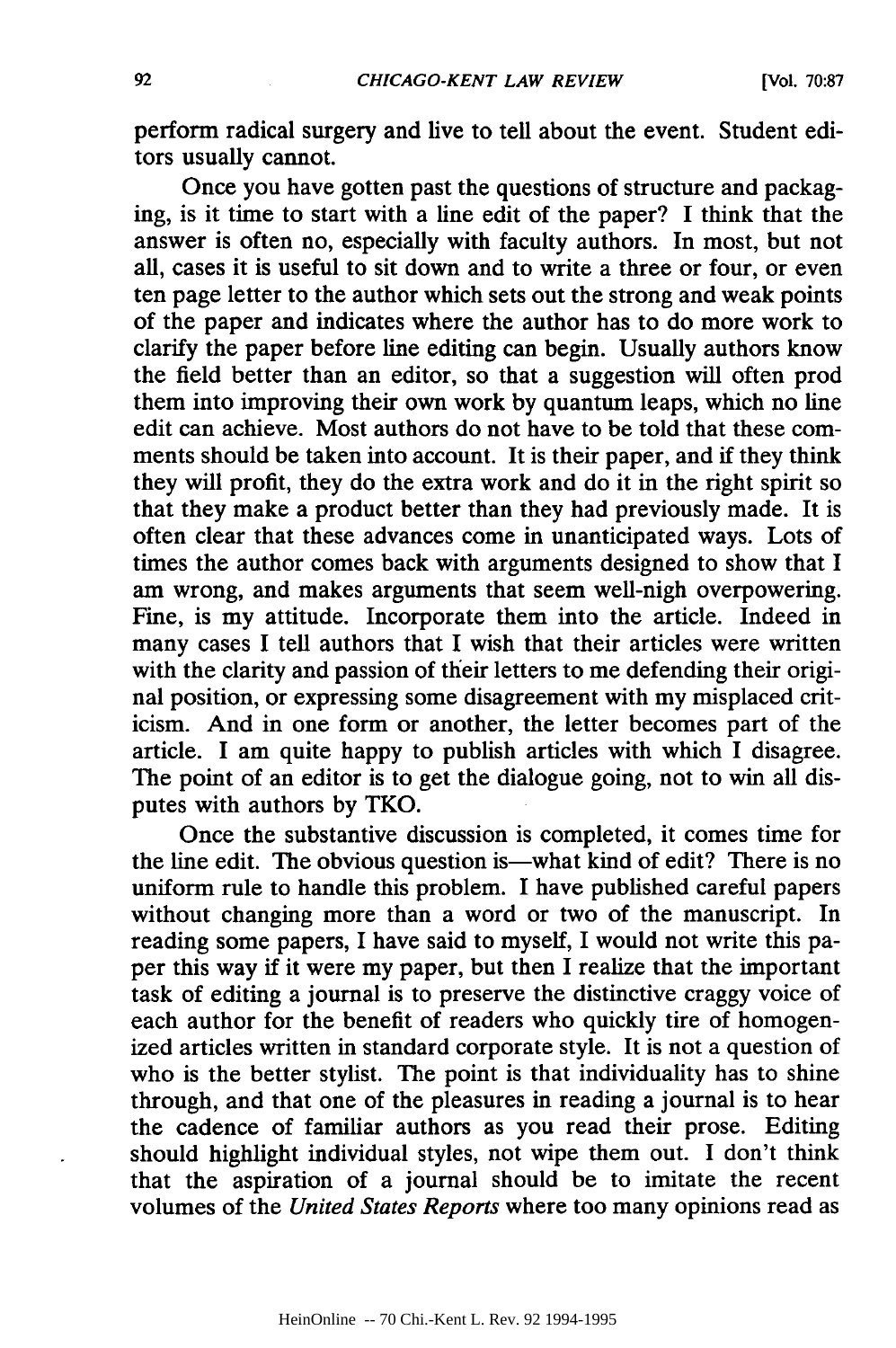though they were written by clerks and signed **by** Justices. Good writing is not cut from a single cloth. Good editing respects those differences.

**Of** course some changes are often required, and it is useful to develop a procedure for making them. For grammatical errors (including those introduced in the editing process), elimination is desired on all sides: there is no fertile ground for conflict. Naturally the closer questions turn on style, emphasis, nuance, and mood. On these matters my usual rule is as follows. I say to the author, you are always free to reject my suggestions, but please do not go back to the original version of the text unless you are absolutely, positively, sure that it is correct. Chances are that I misunderstood something; chances are you could persuade me that the error is mine. But the real question is, if I made the error, then other readers are likely to make it as well (or so I flatter myself). So avoid all controversy by explaining yourself to a larger audience in a way that they can grasp the point, the first time. It is quite amazing how often a small change in a sentence provokes an extensive modification of the text. Ambiguous writing sometimes is a sign of inexact argumentation, and most authors I have dealt with wish to correct their mistakes before, and not after, publication. This game need not end with the second or even third round of revisions. If I am still unhappy I try again by the same rules until the game reaches cloture by mutual agreement, mutual exhaustion, or both. The faster the turn around the better. In following this method I have found that very little conflict exists between editor and author. In student-run journals, where many hands touch the same paper, the road from first draft to finished product is often far more bumpy.

A third matter is worth some brief comment. What should be done about footnotes and documentation? My own view is that in routine cases follow this maxim: less is best. There are lots of points that are well known in the literature, and while student-run law reviews often demand that authors reinvent the wheel, I see no reason to do so in a, faculty-run journal, where the object is to highlight the *increment* to knowledge, not to prove to the reader that the author knows all that came before. Summarization of the existing literature with a single citation should be sufficient to do the job. The comprehensive recounting and documentation so often required in student journals is quite unnecessary, and only clutters the page and impairs the readability of the article.

Yet this view should not be taken as hostility to footnotes for its own sake. When I published articles written by historical sleuths, such